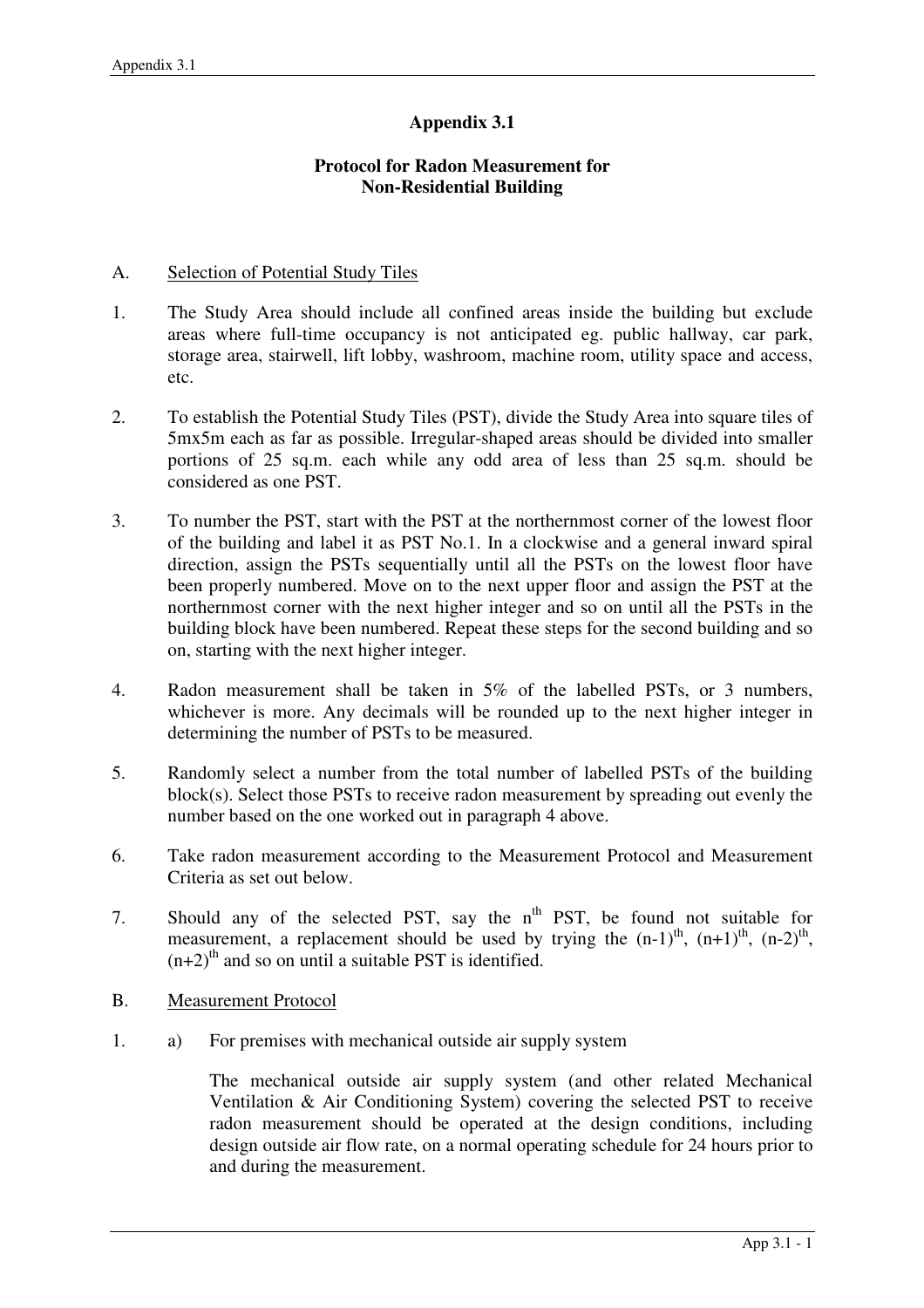b) For other premises

The PST to be measured should be maintained at 1.5 to 2 air changes per hour (ACH) for a period of 24 hours prior to and during the measurement.<sup> $(1)$ </sup>

- 2. The PST should be kept clean and dry throughout the measurement period. One radon monitor should be positioned in each of the selected PSTs according to the Measurement Criteria given below.
- 3. Electronic real-time radon monitors complying with the competence test of the US Environmental Protection Agency or equivalent are to be used for the measurement. The radon monitor should be calibrated and operated in accordance with the manufacturer's recommendation.
- 4. The duration for any of the measurement should be 48 hours continuously. Each reading should be averaged over a 30-minute interval.
- 5. The average radon concentration of the selected PSTs during the measurement period should preferably be lower than the territory-wide mean concentration of 100 Bq/m<sup>3</sup> and in any case, any individual measurement must not exceed  $200$  Bq/m<sup>3</sup>.
- C. Measurement Criteria
- 1. The location of the radon monitor should be:
	- more than 0.9m from any corner, window, wall, partition or other vertical surface; and
	- at a height of approximately 1.1m above the floor.
- 2. The radon monitor should not be:
	- directly under any air diffuser or in front of any electric fan and heater, etc.;
	- affected directly by the draft of exhaust fan/air conditioning unit;
	- under direct sunlight;
	- within 1m from any polluting source such as photocopier and printer; and
	- obstructive to the traffic of users of the premises under normal or emergency situation.
- D. Report and Documentation
- 1. The radon measurement should be conducted under the supervision of a recognized professional in related fields.
- 2. All measurement report and documentation should be certified by the professional.
- 3. A full set of the measurement report and documentation including radon monitor calibration records should be kept for a period of three years from the completion of the measurement.